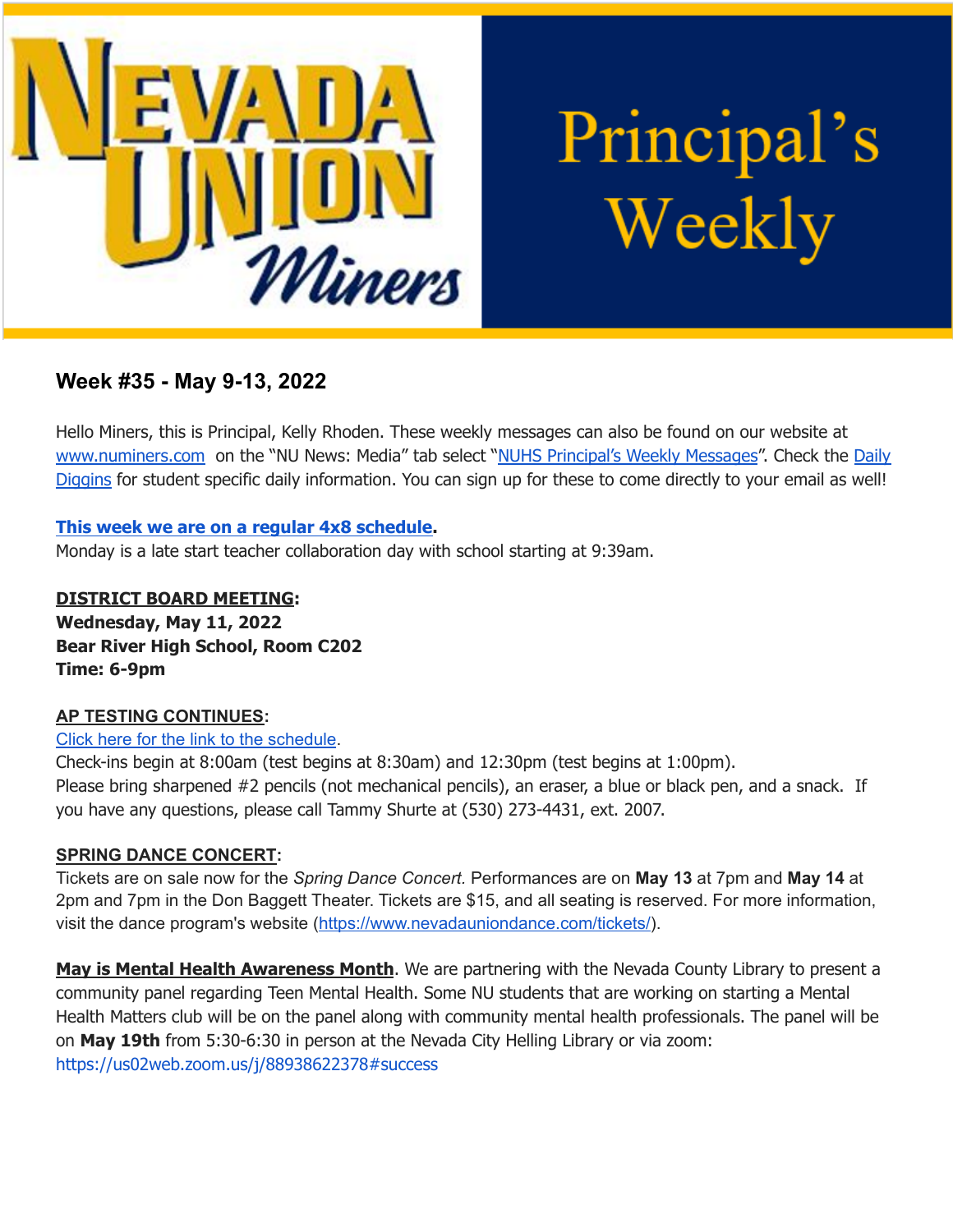# **SPRING CHOIR CONCERT:** *I Sing Because*

Tickets are on sale for the *Spring Choir Concert.*

The 2021-2022 season is drawing to a close and that means it's time for the annual Spring Concert. This concert will be the last of the year to feature all of Nevada Union's excellent choirs, and for some singers will be the last time they sing with the choir as a student of Nevada Union High School. The students have been working hard to prep for this incredible event. Don't miss it!

# **WHEN:** Thursday, **May 26, 2022**

**TIME:** 7:00 PM 9:00 PM **WHERE:** NUHS Don Baggett Theater 11761 Ridge RoadGrass Valley, CA, 95945United States (map)

# **SENIOR PROJECT HELP NEEDED:**

Staff, parents, and community members: Nevada Union seniors have been working all year on their Senior Projects - a graduation requirement that has students focus on a potential career of interest and complete 15 hours of career exploration. One of the major components of this project is a presentation given by each senior to a group of peers and community members discussing their findings and reflecting on the project. If you are interested in being a judge for these projects please email Alexis Olsen at aolsen@njuhsd.com. These are a wonderful way for our community to see what our seniors have been working on, both in the classroom and within our community.

- **● Dates: May 25 & 26, 2022**
- **● Time: 1:00 - 4:00pm**

# **YEARBOOKS:**

There are fewer than 60 yearbooks left! Online presales have been extended for our 2022 yearbook and they're going fast -- get yours before they're gone. Go to [YearbookOrderCenter.com](https://www.yearbookordercenter.com/?event=general.displayLanding&jobnumber=14084) and reserve yours today for \$100. Don't miss out on the memories of these wild and wacky years! Not sure if you bought one already? Search your email for "yearbook" -- every order receives a confirmation email. Sales for the 2022 yearbook started in 8/21, so double-check your info. Once they're gone, they're gone!



# **ATHLETICS:** NUHS Athletics [Schedules](https://nevadaunion.njuhsd.com/Athletics/Sports-Calendar--Schedules/index.html)

**TENNIS:** Congratulations to our Boys Tennis team for winning their first round in Section [Play-offs.](https://cifsjs.org/sports/mten/2021-22info/tennisboysd4bracket_22.pdf) They will advance this week to the 2nd round. NU will take on Mountain House in the quarter finals, Monday, May 9, 2022. GO…MINERS!

**BOYS VOLLEYBALL:** Congratulations to our Boys Volleyball team for winning their 1st & 2nd round in Section [Play-Offs.](https://cifsjs.org/sports/mvball/Playoffs_MVB_D2) They will advance to the Quarter Finals on Tuesday, May 10, 2022 @ Nevada Union High School, Ali Gym starting @ 7:00 PM. Join us as NU takes on Ponderosa. The winner will advance to the Section Final Game.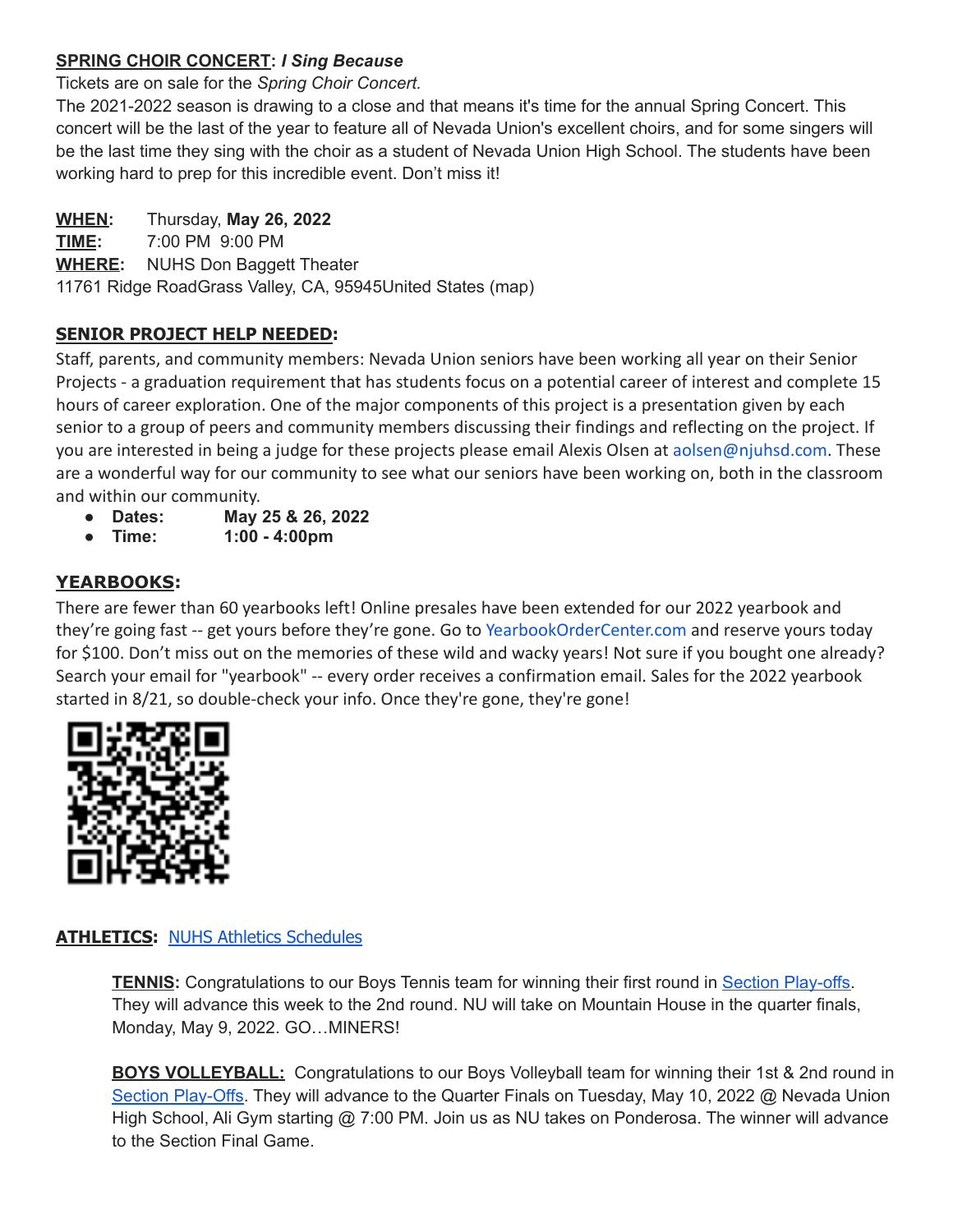**BOYS GOLF:** Congratulations to Boys Golf. They will compete in the CIF Divisionals tomorrow, Monday, May 9, 2022. Good Luck to Jake Fike and Trevor Buti as they will be representing NU in the Sac-Joaquin Division [Championships](https://cifsjs.org/sports/mgolf/2021-22info/2022_Sac_Joaquin_Division_3_Section_Championship_1_Starting_Holes_-_Monday_May_9th.pdf) @ the Bing Maloney Golf Course.

# **COVID TESTS ARE AVAILABLE IN THE NURSE'S OFFICE FOR NU STUDENTS**.

We no longer have the morning testing.

#### **REMINDERS:**

**FLEX:** As a reminder to all students and parents, Flex is the time set aside in our Bell Schedule for teachers to intervene with students on course curriculum when a student is struggling with a particular curriculum standard or essential learning outcome. It is also a time for students to receive extra help in classes that they may need more support in. Students are scheduled for Flex on Mondays and are expected to attend their assigned classes. Each student can show parents their Flex Schedule for the week.

• Students that do not attend their Flex classes or go to a class they are not signed up for will be *marked absent. This is considered a Class Truancy. Students will be assigned Saturday school for this truancy.*

We are making announcements and giving reminders, but we still have some students truant from their Flex classes. Please remind your students that this is their responsibility and more importantly an opportunity to receive help in their classes.

#### **FUTURE DATES & OPPORTUNITIES:**

**Revised School [Calendar](https://nevadaunion.njuhsd.com/documents/Calendar%20Information/NUHS-21.22-School-Year-Calendar-Finals-Update.pdf):** Firmed up Sr. Project week's schedule and Finals.

#### **SENIORS:**

- **● Senior Ball May 21st @ Miners Foundry**
- **Senior Projects** are coming up on May 25th & 26th. Both of these days are minimum days with early release at 12:50PM. BELL [SCHEDULE](https://nevadaunion.njuhsd.com/documents/Bell%20Schedules/21.22-SENIOR-PROJECT-MIN-DAYS-WEEKLY-SCHEDULE-MAY-25-26.pdf)
- **Vals & Sals May 26th** Student Invite only
- **Senior Picnic** May 27th 10AM Pioneer Park
- **Graduation** June 11, 2022 from 9:00 10:00 AM, Hooper Stadium

# **MYSCHOOLBUCKS: SENIORS BE SURE TO USE YOUR CAFETERIA BALANCES BEFORE THE END OF THE SCHOOL YEAR.**

# **FINALS are on June 8th - 10th. These will be minimum days.** BELL [SCHEDULE](https://nevadaunion.njuhsd.com/documents/Bell%20Schedules/Finals-Spring-2021-2022.pdf)

#### **RAISE THEM UP! Hosted by Foster Youth Services & Child Welfare [Services](https://drive.google.com/file/d/1c-xLIzehkua28fMpjV7l8QZq7Gwo71gD/view?usp=sharing)** (updated)

This is a community wide effort, led by the Nevada County Superintended of Schools, to:

- 1. Provide an event where families interested in becoming foster parents can get a glimpse of Nevada Counties System of Support for foster families and meet the 3 primary licensing agencies to find the right fit for their family. If you know anyone interested in becoming a foster parent please give them a [flyer.](https://drive.google.com/file/d/1c-xLIzehkua28fMpjV7l8QZq7Gwo71gD/view?usp=sharing) Education should play a bigger part in foster parent recruitment as we understand how incredibly important it is for children that enter care to remain stable in their school of origin but to make that happen we need homes.
- 2. Provide an event to honor our current foster families.